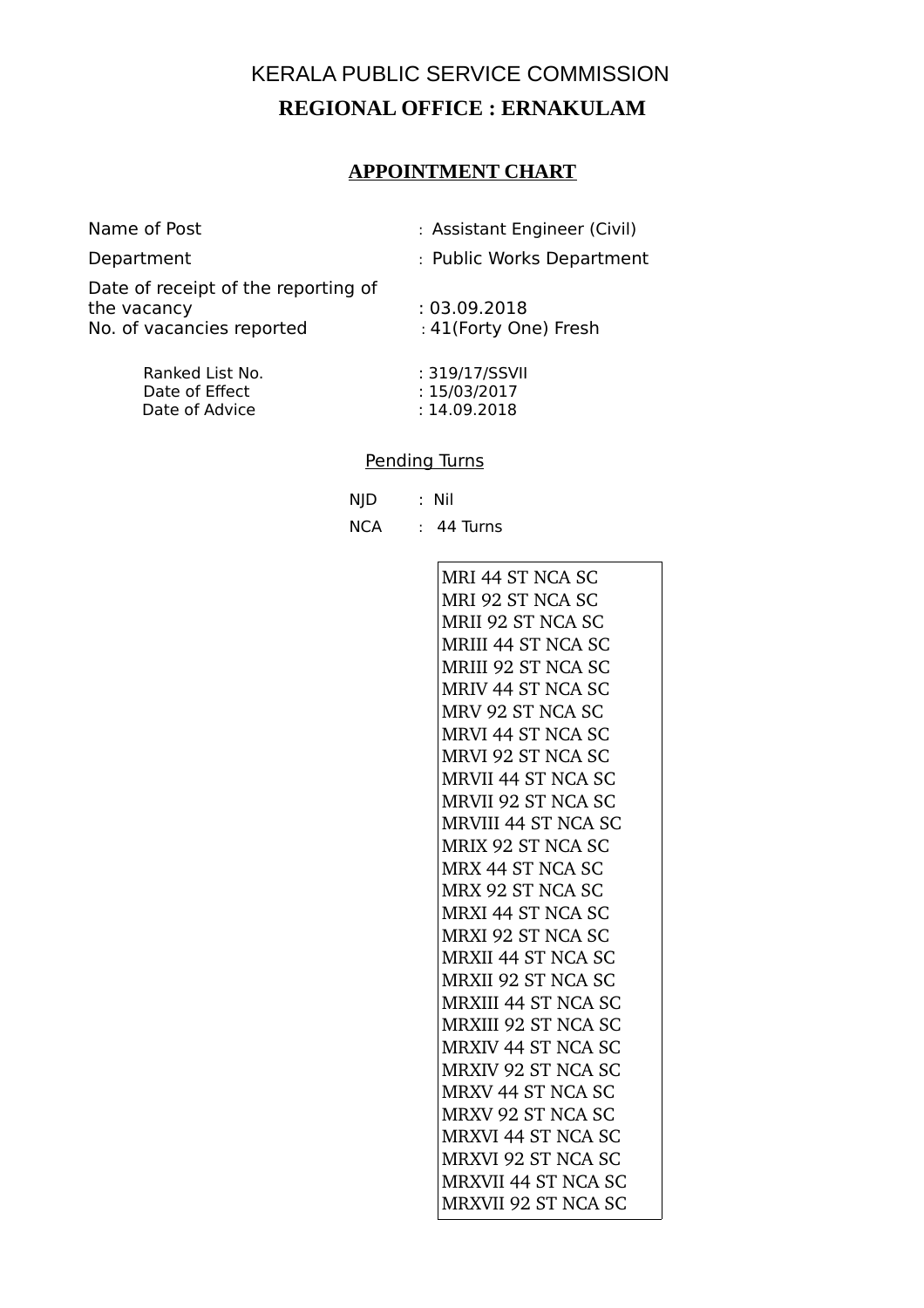| <b>MRXVIII 44 ST NCA SC</b> |
|-----------------------------|
| MRXVIII 92 ST NCA SC        |
| MRXIX 44 ST NCA SC          |
| <b>MRXIX 92 ST NCA SC</b>   |
| MRXX 44 ST NCA SC           |
| MRXX 92 ST NCA SC           |
| MRXXI 44 ST NCA SC          |
| <b>MRXXI 92 ST NCA SC</b>   |
| <b>MRXXII 44 ST NCA SC</b>  |
| <b>MRXXII 92 ST NCA SC</b>  |
| <b>MRXXIII 44 ST NCA SC</b> |
| <b>MRXXIII 92 ST NCA SC</b> |
| <b>MRXXIV 44 ST NCA SC</b>  |
| <b>MRXXIV 92 ST NCA SC</b>  |
| MRXXV 44 ST NCA SC          |
|                             |

TPO : 6 turns MRXXV 56 M, MRXXV 58 E, MRXXV 60 HN, MRXXV 62 E MRXXV 64 SC, MRXXV 66 M

DA : Sl. No. 333 – LV, 366 – HI, 399 – LD/CP Compensated to Sl. No. 133, 04 – LV, 34 – HI, 67 LD/CP Compensated to 166 HI

#### MAIN ROTATION STANDS AT MRXXV 67OC and SL . No. at 58

| SI <sub>No.</sub> | Name & Address                                                                                                         | Rank No. | Community                    | Rotation as<br>approved by the<br>Commission                                                            | Departme<br>nt | <b>Remarks</b> |
|-------------------|------------------------------------------------------------------------------------------------------------------------|----------|------------------------------|---------------------------------------------------------------------------------------------------------|----------------|----------------|
| $\mathbf{1}$      | SADIQALI I P<br>IP HOUSE, KOTT TS ROAD,<br>TIRUR.<br>MALAPPURAM - 676101                                               | 259      | <b>MUSLIM</b>                | <b>MR XXV 56 M</b><br>TPO on 17,01.18<br>now satisfied                                                  | <b>PWD</b>     |                |
| $*2$              | <b>SHYAMA KS</b><br>ARANAKKAL<br><b>KANNAMBATHUR</b><br><b>THRISSUR</b><br>CHENGALLUR - 680312                         | 162      | <b>EZHAVA</b>                | MR XXV 73 OC                                                                                            | , ,            |                |
| 3                 | <b>REMYAS</b><br><b>KUZHIYAMVILA</b><br><b>VADAKKARIKU</b><br><b>UCHAKKADA</b><br>THIRUVANANTHAPURAM<br>PAYATTUVILA PO | 298      | <b>HINDU</b><br><b>NADAR</b> | MR XXV 60 HN<br>TOP on 24,03.18<br>now satisfied                                                        | , ,            |                |
| $*4$              | VISHNU P SUDHAKARAN<br>PALAKKADAN (HOUSE)<br>ASHTAMICHIRA (PO)<br><b>THRISSUR - 680731</b>                             | 165      | <b>EZHAVA</b>                | MR XXV 79 OC                                                                                            | , ,            |                |
| 5                 | <b>MANJUSHAPK</b><br>POTTAYIL HOUSE<br>KANDANAD PO,<br>THIRUVANKULAM VIA<br>ERNAKULAM - 682305                         | $S/L-16$ | <b>SC/PULAYA</b>             | MR XXV 64 SC<br>TPO on 16,04,18<br>now satisfied (NCA<br>compensation to<br>MRI 44 ST, no<br>ST/NCA SC) | , ,            |                |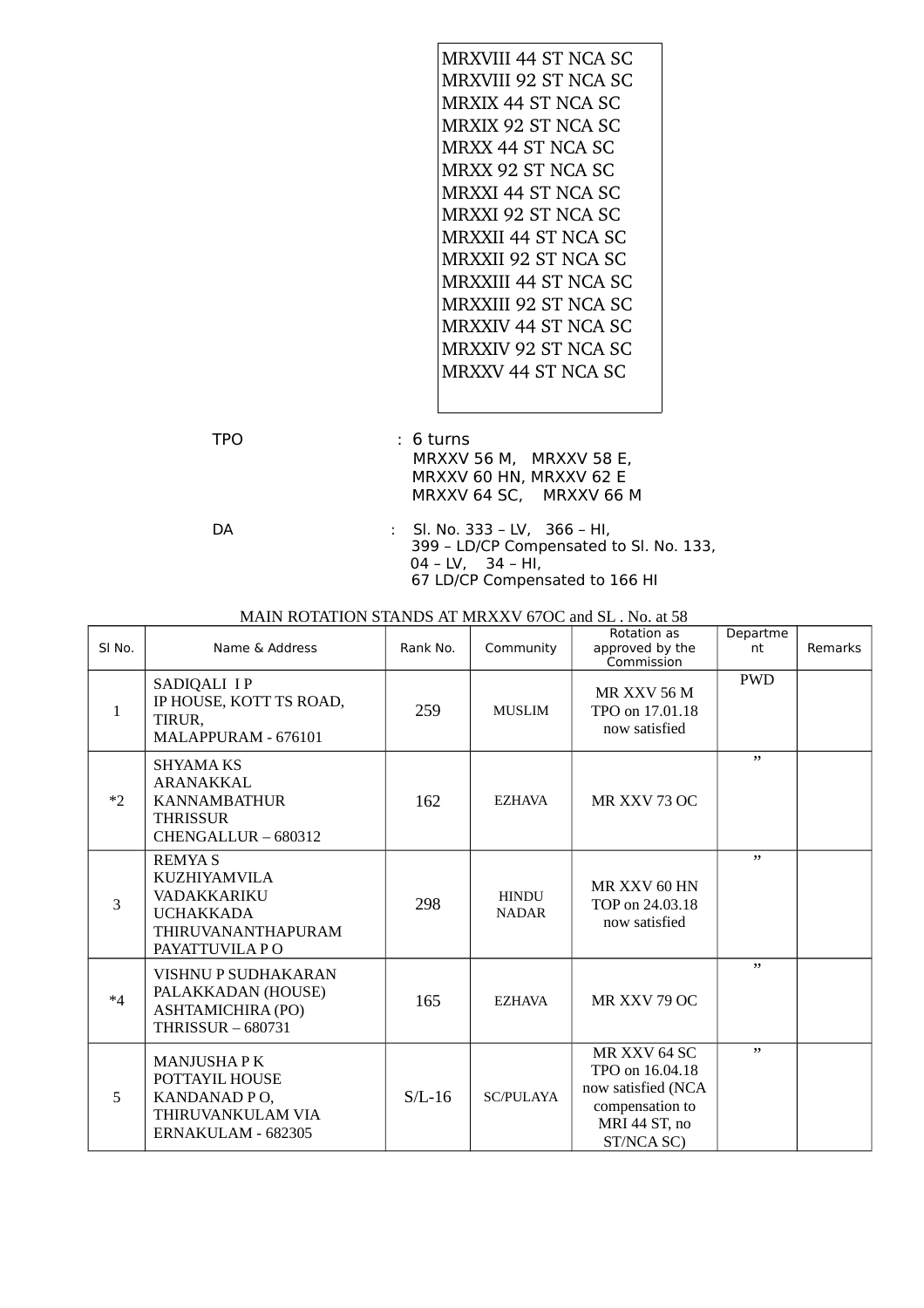|                | <b>RIYAS K MOIDEEN</b>                                                                               |          |                                       |                                    | , ,        |  |
|----------------|------------------------------------------------------------------------------------------------------|----------|---------------------------------------|------------------------------------|------------|--|
|                | <b>KUNNEL HOUSE</b>                                                                                  |          |                                       | MR XXV 66 M                        |            |  |
| 6              | MUVATTUPUZHA                                                                                         | 265      | <b>MUSLIM</b>                         | TPO on 16.04.18                    |            |  |
|                | <b>ERNAKULAM</b>                                                                                     |          |                                       | now satisfied                      |            |  |
|                | <b>EANANALLOR</b>                                                                                    |          |                                       |                                    |            |  |
|                | <b>JIKHIL JOSEPH</b>                                                                                 |          |                                       |                                    | <b>PWD</b> |  |
|                | <b>ANTHIKAD HOUSE</b>                                                                                |          | <b>LATIN</b>                          |                                    |            |  |
| 7              | KARINGAMTHURUTHU                                                                                     | $S/L-1$  | <b>CATHOLIC</b>                       | MR XXV 68 LC/AI                    |            |  |
|                | KONGORPILLY PO                                                                                       |          |                                       |                                    |            |  |
|                | ERNAKULAM - 683518                                                                                   |          |                                       |                                    |            |  |
|                | <b>RAHUL MOHAN</b>                                                                                   |          |                                       |                                    | , ,        |  |
|                | <b>IRAVIKKATTU HOUSE/390</b>                                                                         |          | OBC/                                  |                                    |            |  |
| 8              | <b>KUMBALAM</b>                                                                                      | 159      | <b>PATTARIYAS</b>                     | MR XXV 69 OC                       |            |  |
|                | ERNAKULAM - 682506                                                                                   |          |                                       |                                    |            |  |
|                |                                                                                                      |          | Sl. No. 67 LD/CP Compensated to DA HI |                                    |            |  |
|                | (No HI Candidate in the Ranked List To be filled up from next Ranked List as per Circular No. 03/13) |          |                                       |                                    |            |  |
|                |                                                                                                      |          |                                       |                                    |            |  |
|                | PAVAN KUMAR C                                                                                        |          |                                       |                                    |            |  |
| $\overline{9}$ | KURUMCHAMPINAL HOUSE                                                                                 | 226      | VISWAKA-                              | MR XXV 70 V                        |            |  |
|                | <b>KALLOOPPARA</b>                                                                                   |          | <b>RMA</b>                            |                                    |            |  |
|                | PATHANAMTHITTA - 689583                                                                              |          |                                       |                                    |            |  |
|                | SONU KRISHNAN G P                                                                                    |          |                                       |                                    | , ,        |  |
|                | <b>SREELEKSHMI</b>                                                                                   |          |                                       |                                    |            |  |
| 10             | CHIRAKKONAM, THUDALI                                                                                 | 160      | $\left( -\right)$                     | MR XXV 71 OC                       |            |  |
|                | THIRUVANANTHAPURAM                                                                                   |          |                                       |                                    |            |  |
|                | PIN - 695125                                                                                         |          |                                       |                                    | , ,        |  |
|                | DEEPU RAJAN R                                                                                        |          |                                       | MR XXV 72 SC                       |            |  |
|                | <b>DEEPU NIVAS</b><br>HOSPITAL JUNCTION,                                                             |          |                                       | (NCA)                              |            |  |
| 11             | NEDUMGOLAM (PO),                                                                                     | $S/L-17$ | <b>SC/VANNAN</b>                      | Compensation to                    |            |  |
|                | <b>S PARAVOOR</b>                                                                                    |          |                                       | MRI92 ST No                        |            |  |
|                | KOLLAM - 691334                                                                                      |          |                                       | ST/NCA/SC)                         |            |  |
|                | <b>VIPIN ANIYERI</b>                                                                                 |          |                                       |                                    | , ,        |  |
|                | <b>NANIVAS</b>                                                                                       |          |                                       |                                    |            |  |
| $*12$          | KUTHUPARAMBA(VIA)                                                                                    | 166      | <b>THIYYA</b>                         | MR XXV 81 OC                       |            |  |
|                | <b>KANNUR</b>                                                                                        |          |                                       |                                    |            |  |
|                | MANANTHERI/670643                                                                                    |          |                                       |                                    |            |  |
|                | VISHNU M PRAKASH                                                                                     |          |                                       |                                    | , ,        |  |
|                | <b>MANCHIRA</b>                                                                                      |          |                                       | MR XXV 58 E TPO                    |            |  |
| $*13$          | NATTAKOM PO                                                                                          | 170      | EZHAVA                                | On 24.03.18 Now                    |            |  |
|                | KOTTAYAM - 686013                                                                                    |          |                                       | Satisfied.                         |            |  |
|                |                                                                                                      |          |                                       |                                    |            |  |
|                | <b>ANDREW FERNANS TOM</b>                                                                            |          |                                       |                                    |            |  |
| 14             | 18/618, PITTAPPILLIL<br>NELLIMATTOM PO                                                               | 163      |                                       | MR XXV 75 OC                       | , ,        |  |
|                | KOTHAMANGALAM                                                                                        |          | $(-)$                                 |                                    |            |  |
|                | ERNAKULAM - 686693                                                                                   |          |                                       |                                    |            |  |
|                | <b>STEPHIES</b>                                                                                      |          |                                       |                                    |            |  |
|                | <b>KILIVILA VEEDU</b>                                                                                |          |                                       |                                    | ,,         |  |
| 15             | NADUVILAKKARA                                                                                        | 266      | <b>MUSLIM</b>                         | MR XXV 76 M                        |            |  |
|                | KOLLAM                                                                                               |          |                                       |                                    |            |  |
|                | PULLICHIRA 691304                                                                                    |          |                                       |                                    |            |  |
|                | <b>AKHIL V V</b>                                                                                     |          |                                       |                                    |            |  |
|                | SREERENJINI, VP8/1110                                                                                |          |                                       |                                    | ,,         |  |
| 16             | VAZHOTTUKONAM,                                                                                       | 164      | $(-)$                                 | MR XXV 77 OC                       |            |  |
|                | VATTIYURKAVU                                                                                         |          |                                       |                                    |            |  |
|                | THIRUVANANTHAPURAM                                                                                   |          |                                       |                                    |            |  |
|                | PIN - 695013                                                                                         |          |                                       |                                    |            |  |
|                | <b>SAJITH MOHANDAS</b>                                                                               |          |                                       |                                    |            |  |
| $*17$          | ADIYOLI                                                                                              | 171      | <b>EZHAVA</b>                         | MR XXV 62 E TPO<br>On 24.03.18 Now | ,,         |  |
|                | <b>KODANNUR</b>                                                                                      |          |                                       | Satisfied                          |            |  |
|                | <b>THRISSUR - 680574</b>                                                                             |          |                                       |                                    |            |  |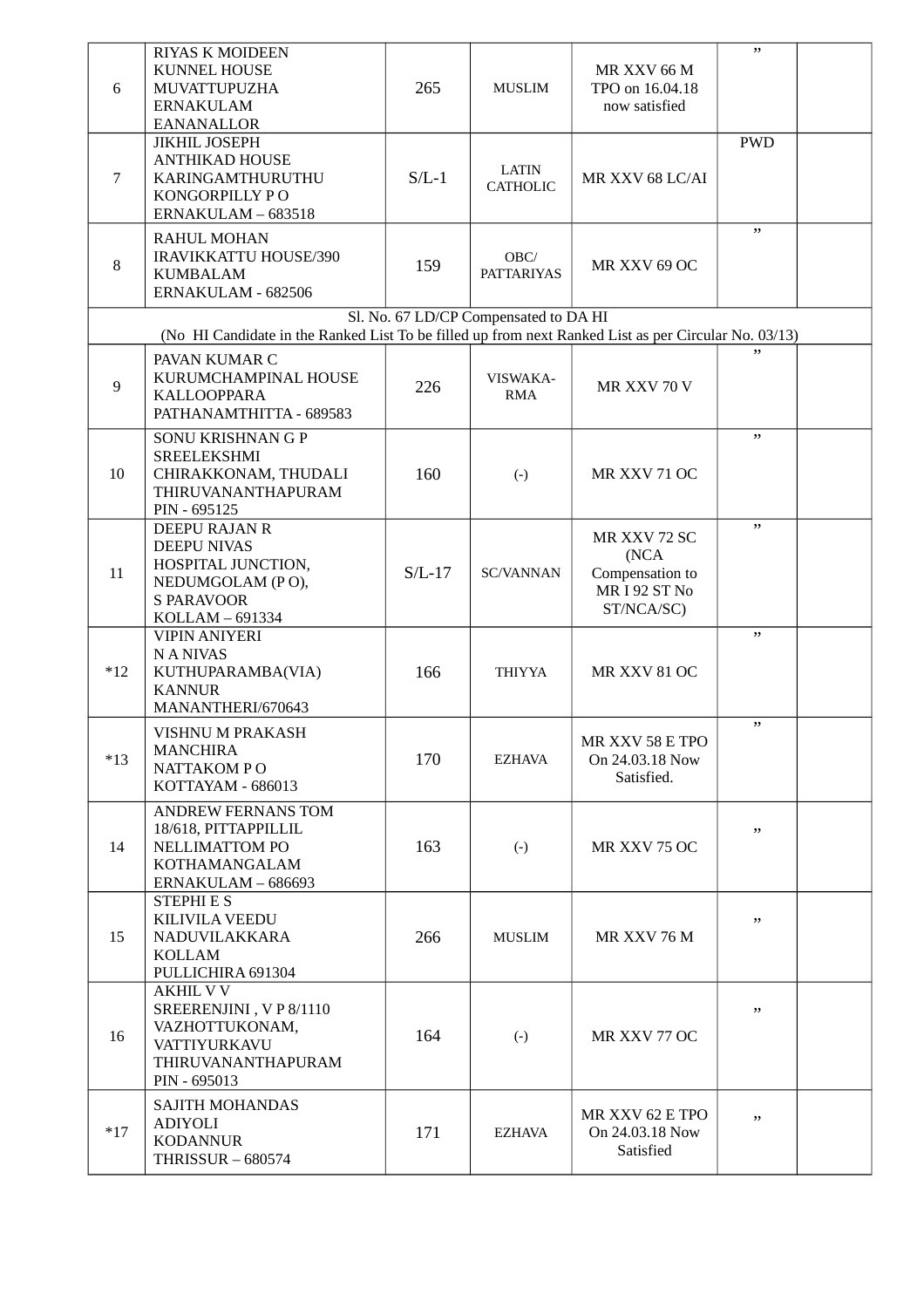| $*18$ | RADHAKRISHNAN U<br>ASWATHY,<br>CHERTHALA SOUTH,<br>CHERTHALA SOUTH PO,<br>ALAPPUZHA-688552                                                                                  | 174      | EZHAVA                     | MR XXV 74 E                                                         | ,,         |  |
|-------|-----------------------------------------------------------------------------------------------------------------------------------------------------------------------------|----------|----------------------------|---------------------------------------------------------------------|------------|--|
| 19    | MUHSINA M<br>PUTHIYATHOTTIL<br><b>CHERUVATTOOR</b><br>ERNAKULAM-686691                                                                                                      | 267      | <b>MUSLIM</b>              | MR XXV 80 M                                                         | <b>PWD</b> |  |
| $*20$ | ADARSH N,<br>ARATHI,<br>VENGERI POST,<br><b>KOZHIKODE</b>                                                                                                                   | 176      | <b>THIYYA</b>              | MR XXV 95 OC                                                        | , ,        |  |
| $*21$ | <b>ANJALI SHAJI</b><br>CHERUVALLIPADI HOUSE<br>ARUVAPPARA P,O<br><b>PERUMBAVOOR</b><br>ERNAKULAM - 683545                                                                   | 179      | EZHAVA                     | MR XXVI 01 OC                                                       | , ,        |  |
| 22    | <b>SREESHMAAP</b><br>ARIVALAN PARAMBIL HOUSE<br>POTTEN STREET<br>ERNAKULM - 683513                                                                                          | 167      | OBC/<br><b>KUDUMBI</b>     | MR XXV 83 OC                                                        | , ,        |  |
| 23    | <b>LAYA O PRAKASH</b><br>THALAMCHERY HOUSE<br>KARIPPALA, PADUVAPURAM<br>PO, ANGAMALI VIA<br>ERNAKULAM - 683576                                                              | $S/L-18$ | <b>SC/PULAYA</b>           | MR XXV 84 SC<br><b>NCA Compensation</b><br>to MR II 92 ST<br>NCA SC | , ,        |  |
| 24    | NIJESH C<br><b>GANGA</b><br>AKG NAGAR, MAYYIL (VIA)<br><b>KANNUR - 670602</b>                                                                                               | 168      | $(-)$                      | <b>MR XXV 85 OC</b>                                                 | , ,        |  |
| 25    | <b>SHAMNAA</b><br><b>SHAMNA MANZIL</b><br><b>KERALAPURAM</b><br><b>KERALA</b><br>CHANDANATHOPE PO-691014                                                                    | 271      | <b>MUSLIM</b>              | MR XXV 86 M                                                         | ,,         |  |
| 26    | <b>RUPIN SIDHARTH</b><br>C-1, RAJ NILAYAM<br><b>KOWDIAR</b><br><b>TRIVANDRUM</b><br>KOWDIAR PO - 695003                                                                     | 169      | $(-)$                      | MR XXV 87 OC                                                        | , ,        |  |
| $*27$ | <b>CEEBAN</b><br>3/134, KNP SADAN<br>PARUTHIPPARA<br><b>TRIVANDRUM</b><br>PATTOM PO,695004                                                                                  | 181      | EZHAVA                     | MR XXVI 05 OC                                                       | , ,        |  |
| 28    | <b>SONU G KUMAR</b><br>TC VP/III,<br>1787(4), VELUTHAMBI NAGAR<br><b>IRUKUNNAM MUDIPURA</b><br>ROAD, NETTAYAM<br>MANIKANTSWARAM PO,<br>THIRUVANANTHAPURAM<br>$PIN - 695013$ | 172      | $\left( -\right)$          | MR XXV 89 OC                                                        | ,,         |  |
| $*29$ | DIVYA K M<br><b>MANJINAKUDY HOUSE</b><br>ERUMALAPADY,<br>KOTHAMANGALAM<br>ERNAKULAM<br>PANIPRA P O / 686692                                                                 | 178      | OBC/<br>CHAVALA-<br>KKARAN | MR XXV 99 OC                                                        | ,,         |  |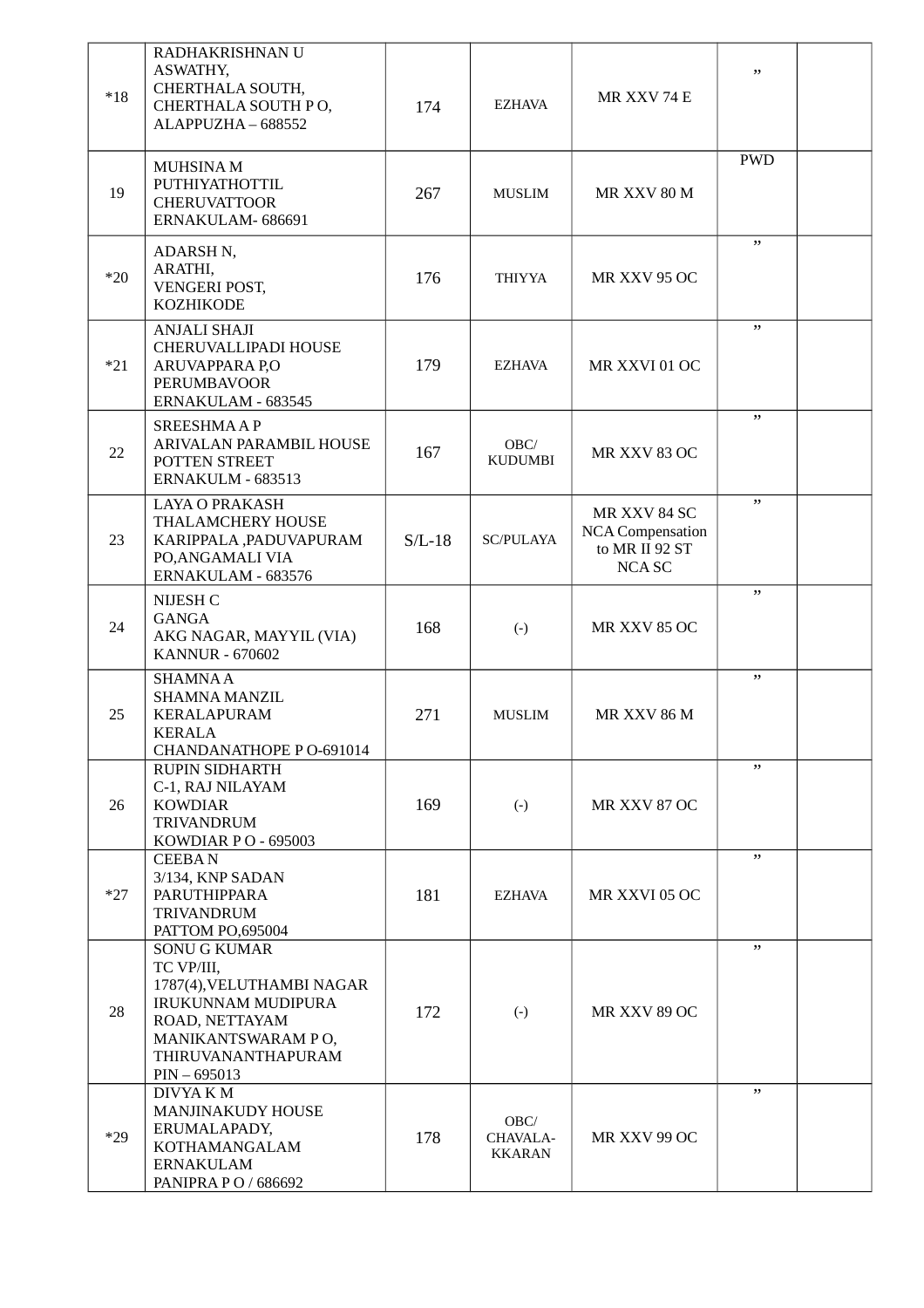| 30                                | PUNNOOSE JACOB<br><b>VALAYANATTU HOUSE</b><br>ANGADI/RANNY<br>PATHANAMTHITTA - 689674                                               | 173      | $(-)$                              | MR XXV 91 OC                                 | "          |  |  |
|-----------------------------------|-------------------------------------------------------------------------------------------------------------------------------------|----------|------------------------------------|----------------------------------------------|------------|--|--|
| 31                                | <b>APARNA MADHU</b><br>SUMERU, KP3/665 B<br>MUDIPPURA ROAD, POST<br>OFFICE JUNCTION, KACHANI<br>KARAKULAMPO,<br>TRIVANDRUM - 695564 | $S/L-19$ | <b>SC/PULAYA</b>                   | MR XXV 92 ST<br>(No ST Candidate,<br>NCA-SC) | <b>PWD</b> |  |  |
| 32                                | <b>BINIP</b><br>HOMEO DISPENSORY ROAD<br>KAIPAMANGALAM<br>KODUNGALLOORE<br>KAIPAMANGALAM, 680681                                    | 175      | $(-)$                              | MR XXV 93 OC                                 | , ,        |  |  |
| 33                                | <b>DEEPATK</b><br>THANNIPILLY HOUSE<br><b>KARTHEDOM</b><br><b>ERNAKULAM</b><br>MALIPURAM PO;PIN 682511                              | $S/L-2$  | CHRISTIAN/<br>LC                   | MR XXV 94 LC/AI                              | , ,        |  |  |
| $*34$                             | <b>MINU SURESH</b><br><b>ATHULYA</b><br><b>MAYYANAD PO</b><br>KOLLAM - 691303                                                       | 182      | <b>EZHAVA</b>                      | MR XXVI 07 OC                                | , ,        |  |  |
|                                   |                                                                                                                                     |          | MR XXV 96 M TPO to Keep 50% Rule   |                                              |            |  |  |
| 35                                | VINNY JOHN<br><b>THOTTIYIL</b><br>PULPALLY<br><b>WAYANAD- 673579</b>                                                                | 177      | $(-)$                              | MR XXV 97 OC                                 | , ,        |  |  |
|                                   |                                                                                                                                     |          | MR XXV 98 E TPO to Keep 50% Rule   |                                              |            |  |  |
| $*36$                             | <b>SALINI MR</b><br>SREEVIHAR, CHAKKALAKKAL<br>HOUSE,<br>PO PERINCHERY,<br><b>THRISSUR- 680306</b>                                  | 184      | OBC/<br>EZHUTHA-<br><b>CHAN</b>    | MR XXV 90 OBC                                | ,,         |  |  |
|                                   |                                                                                                                                     |          | MR XXV 100 V TPO to keep 50% Rule  |                                              |            |  |  |
| $*37$                             | <b>ANJUS</b><br>KULAKKATTU HOUSE<br><b>CHOTTANIKARA</b><br><b>KANAYANNUR PO</b><br>ERNAKULAM - 682312                               | 186      | <b>EZHAVA</b>                      | MR XXV 78 E                                  | , ,        |  |  |
| MR XXVI 02 E TPO to Keep 50% Rule |                                                                                                                                     |          |                                    |                                              |            |  |  |
| 38                                | <b>VIJITH VIJAYAN</b><br>VAIDEHI VILLA<br>KOLANI, THODUPUZHA<br><b>IDUKKI-685608</b>                                                | 180      | $(-)$                              | MR XXVI 03 OC                                | , ,        |  |  |
|                                   |                                                                                                                                     |          | MR XXVI 04 SC TPO to Keep 50% Rule |                                              |            |  |  |
| $*39$                             | PRASAD V V<br><b>VANAJA NIVAS</b><br>KOTHERI MATTANNUR PO<br><b>KANNUR-670702</b>                                                   | 191      | <b>THIYYA</b>                      | MR XXV 82 E                                  | ,,         |  |  |
|                                   | MR XXVI 06 M TPO to Keep 50% Rule                                                                                                   |          |                                    |                                              |            |  |  |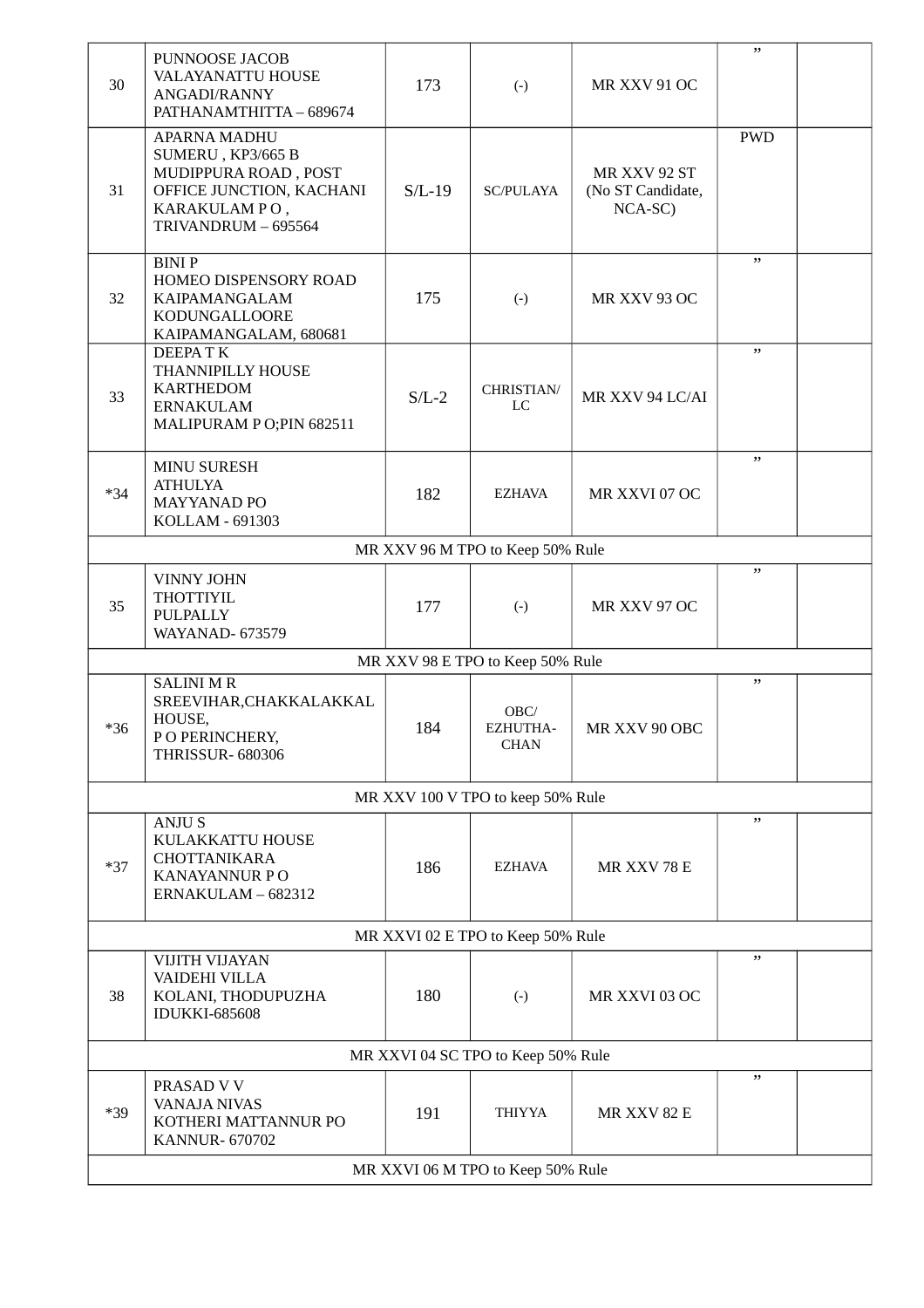| $*40$ | SUBHA V R<br>VELLARAMKUNNIL HOUSE<br>KAINOOR<br>KAINOOR PO,<br><b>THRISSUR - 680014</b> | 195 | <b>EZHAVA</b> | MR XXV 88 E | " |  |
|-------|-----------------------------------------------------------------------------------------|-----|---------------|-------------|---|--|
|-------|-----------------------------------------------------------------------------------------|-----|---------------|-------------|---|--|

<sup>\*</sup> Turns against Sl. No. 2, 4, 12, 13, 17, 18, 20, 21, 27, 29, 34, 36, 37, 39, 40, are interchanged to keep Seniority in the Ranked List.

|              | OC. | BC  | <b>NJD</b> | LV | H <sub>I</sub> | LD/CP | Total |
|--------------|-----|-----|------------|----|----------------|-------|-------|
| Previous     | 99  | 98  |            |    |                |       | 213   |
| Present      | 20  | 20  | -          |    |                |       | 41    |
| <b>Total</b> | 119 | 118 |            |    | n              |       | 254   |

## Closing Pending Turns

| TPO  | : MRXXV 96 M, MRXXV 98 E, |
|------|---------------------------|
|      | MRXXV 100 V, MRXXVI 02 E, |
|      | MRXXVI 04 SC, MRXXVI 06 M |
| NJD. | : Nil                     |
| NCA  | $\therefore$ 45 Turns     |
|      |                           |

| MRI 44 ST NCA SC            |
|-----------------------------|
| MRI 92 ST NCA SC            |
| <b>MRII 92 ST NCA SC</b>    |
| MRIII 44 ST NCA SC          |
| MRIII 92 ST NCA SC          |
| MRIV 44 ST NCA SC           |
| MRV 92 ST NCA SC            |
| <b>MRVI 44 ST NCA SC</b>    |
| <b>MRVI 92 ST NCA SC</b>    |
| <b>MRVII 44 ST NCA SC</b>   |
| MRVII 92 ST NCA SC          |
| MRVIII 44 ST NCA SC         |
| MRIX 92 ST NCA SC           |
| <b>MRX 44 ST NCA SC</b>     |
| MRX 92 ST NCA SC            |
| <b>MRXI 44 ST NCA SC</b>    |
| MRXI 92 ST NCA SC           |
| <b>MRXII 44 ST NCA SC</b>   |
| MRXII 92 ST NCA SC          |
| <b>MRXIII 44 ST NCA SC</b>  |
| MRXIII 92 ST NCA SC         |
| <b>MRXIV 44 ST NCA SC</b>   |
| <b>MRXIV 92 ST NCA SC</b>   |
| MRXV 44 ST NCA SC           |
| MRXV 92 ST NCA SC           |
| MRXVI 44 ST NCA SC          |
| MRXVI 92 ST NCA SC          |
| <b>MRXVII 44 ST NCA SC</b>  |
| <b>MRXVII 92 ST NCA SC</b>  |
| <b>MRXVIII 44 ST NCA SC</b> |